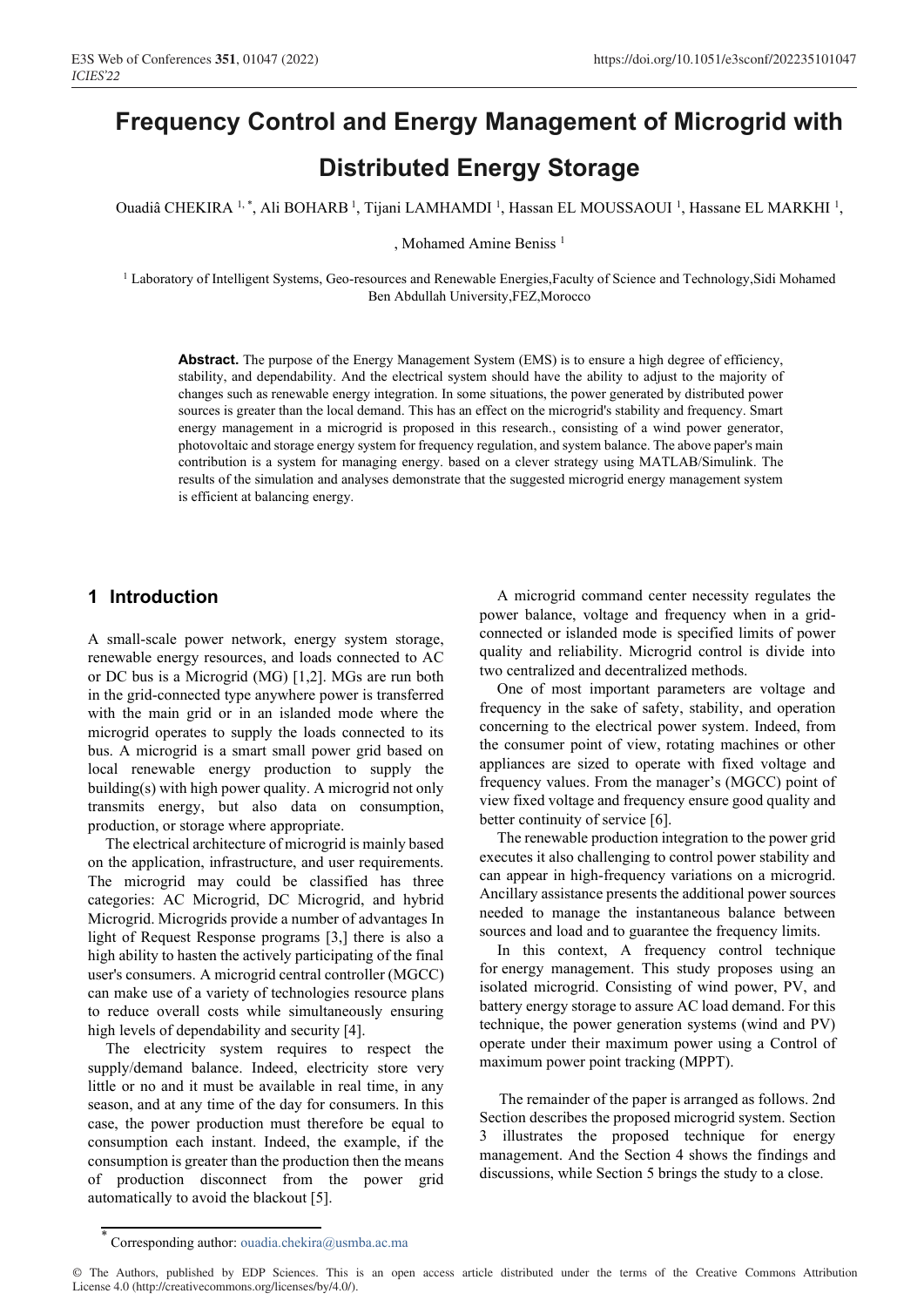## **2 Modeling of microgrid**

The electrical framework of a hybrid microgrid is depicted in the first picture, which is made up of two Distributed Energy Resources (DER) (photovoltaic, wind turbine) and an energy storage system based on a battery system. These versions are wired together in such a way that they have a constant power supply of AC load is ensured. A hybrid power system comprised Pv system (PV), wind turbine (WT), and energy storage system with battery (BES) could be an economic answer to balance energy in the microgrid based on frequency control.

#### **2.1 Modeling of PV**

The equivalent electric circuit can be used to simulate a photovoltaic cell. To take the cellular level, The latter is made up of a current generator and a parallel diode with a series resistor Rs (shunt). [7].

The diode current can be expressed as follows:

$$
I_d = I_0 \left( exp \frac{v_{pv} + R_S I}{v_T} - 1 \right) \tag{1}
$$

 And the output current of the Pv system of the Ns series of cells can be expressed as

$$
I_{PV} = I_{ph} - I_0 \left( exp \frac{v_{pp} + R_S I}{v_T} - 1 \right) - \frac{v_{pp} + R_S I}{R_{Sh}} \quad (2)
$$

$$
V_T = \frac{N_S n k T}{q}
$$

 $V_T$ : The thermal voltage;

n: The diode ideality constant;

N<sub>s</sub> cells connected in series;

T is the temperature of the p-n junction;

q: is the electron charge;

k: is the Boltzmann constant;

I0: Reverse saturation currents of the diode.

```
Iph: The photo-current;
```


**Fig. 1.** Structure of microgrid.

#### **2.2 Modelling of wind power**

The wind of speed v, which is placed at the wind turbine blades and serves to rotate the turbine and create mechanical power on the turbine shaft, turns the turbine and generates mechanical power on the turbine bar, as described by  $P_{wind}$  [8]:

$$
P_{wind}(\vartheta) = \frac{1}{2} \rho A C_p(\lambda, \beta) \vartheta_{wind}^3 \tag{3}
$$

Cp is called the performance parameter which depends on the point ratio of speed and also based on the pitch angle (deg). The size of the turbine blades (m2), the peak speed ratio, and the pitch angle are all given by A. (deg), and  $\rho$  which is indeed density of the air (kg / m<sup>3</sup>).

#### **2.3 Modelling of BES**

 The modulation of the dynamic batteries is represented as [9]:

$$
SOC_{\text{batt}} = 100 \left[ 1 - \left( \frac{1}{Q_{bat}} \int_0^t i_{bat}(t) \, dt \right) \right] \tag{4}
$$

Where SOC<sub>batt</sub> denotes the battery's state of charge (percentage), and  $i<sub>bat</sub>$  denotes the battery's current  $(A)$ . The maximum battery capacity is  $Q<sub>bat</sub>$  (Ah)

## **3 Proposed Control Scheme**

In the beginning, for the standalone microgrid, the battery is charged according to the algorithm. in the event of excess energy and at each moment the control system by checking the battery state of charge (SOC). Then, if there is excess energy, the PCC supplies it to the primary grid.

 If renewable energy generation is insufficient  $(P_{DER}=P_{PV}+P_{wind})$ , the storage tank system fills in the blanks, and the control method proceeds to check the SOC to balance the production and consumption ( $P_{DER}$  =  $P_{load}$ ) and frequency control.

 The most crucial element for the security and stability of the electric system is frequency. As a result, the frequency of microgrids must be kept within very precise limitations. Frequency border: The system's frequency must be within the permissible borders. [10].

 $Fmin \leq F = 50 Hz \leq Fmax$  (5)

Corresponding author: ouadia.chekira@usmba.ac.ma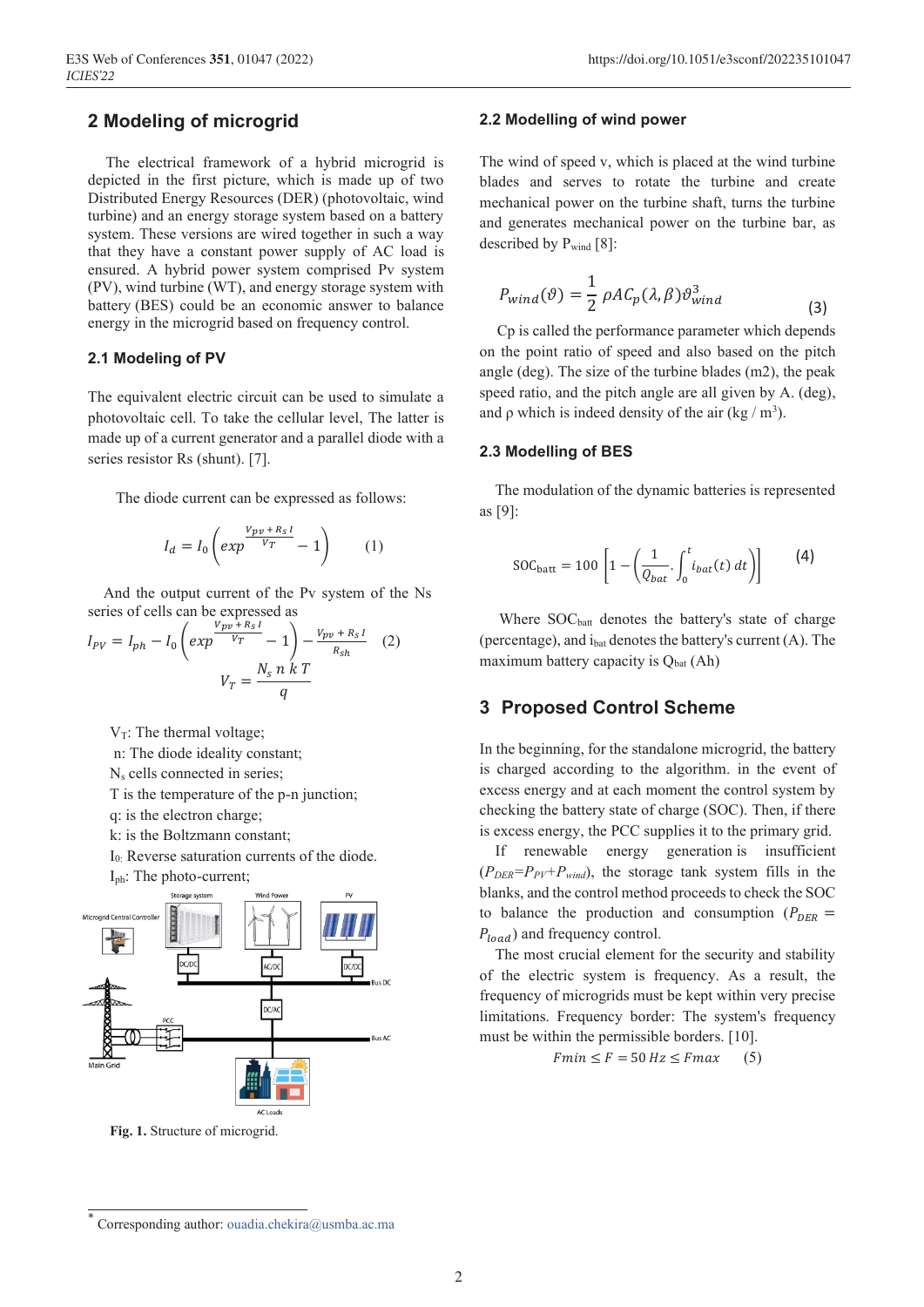## **4 Results and discussions**

This single-phase hybrid system is simulated using MATLAB/Simulink. To extract as much power as possible from each source in this scenario. Each source of electricity is linked to a boost converter. Therefore, the P&O MPPT technique apply in order to track of the PV's maximum power panel and wind turbine. Table 1 presents the characteristics of each source.

| <b>SYMBOL</b>   | <b>Specification</b>             |
|-----------------|----------------------------------|
| DC BUS          | $V = 11KVV$ ; $P = 0KW$          |
| <b>Battery</b>  | $V = 500V$ ; $Q_{batt} = 2000Ah$ |
| <b>PV PANEL</b> | $P_{PV} = 2.3 MW$                |
| Wind turbine    | $P_W = 1.4 MW$                   |
| Load            | $P_{LAC} = 3MW$                  |

**Tab 1**. Microgrid component specification

 The simulation is applied for 10 seconds with 1e-5 sampling times, to display the AC Bus power with different solar irradiance values, we have a multiple irradiance scenario, in order to show the robustness of our management strategy against to a sudden change in meteorological parameters, as seen in Fig.2 and we put the speed of the wind at 14m/s.



 **Fig. 2.** Solar Irradiation (W/m²).

 The Fig.3 and Fig.4 shown the power produced using Solar panel and wind turbine.



 As we can see from the Fig.3 and Fig.4 the power produced is not stable. Therefore, the balance at AC\_Bus will be covered using the battery as we describe in the control strategy. In order to compensate the load demanded and regulate the frequency at the AC\_BUS.

 The Fig 5 indicates the volatility in the state of charge of the battery over the simulation. The battery stores the energy surplus, and provide the needed energy, which maintains the power stability in the Bus\_AC and frequency in its limited zones as shown in Fig.6 and Fig.7.



Fig. 5. Battery state of charge  $\left(\frac{0}{0}\right)$ .

Corresponding author: ouadia.chekira@usmba.ac.ma